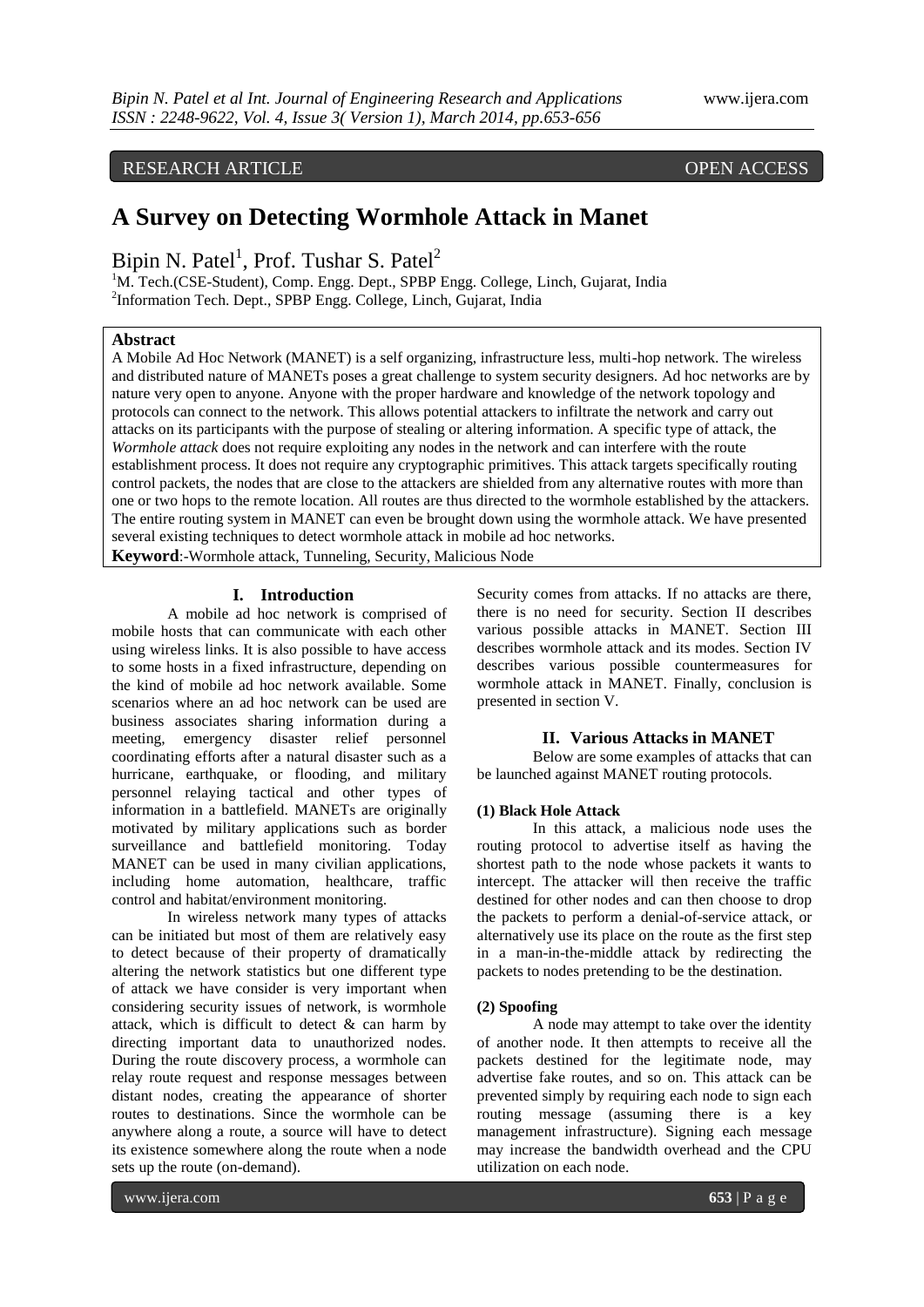#### **(3) Modifying Routing Packets in Transit**

A node may modify a routing message sent by another node. Such modifications can be done with the intention of misleading other nodes. For example, sequence numbers in routing protocols such as AODV are used for indicating the freshness of routes. Nodes can launch attacks by modifying the sequence numbers so that recent route advertisements are ignored.

#### **(4) Packet Dropping**

A node may advertise routes through it to many other nodes and may start dropping the received packets rather than forwarding them to the next hop based on the routes advertised. Another variation of this attack is when a node drops packets containing routing messages. These types of attacks are a specific case of the more general packet dropping attacks.

### **(5) Wormhole Attack**

In this attack adversaries can collude to transport routing and other packets out of band (using different channels). This will interfere with the operation of the routing protocols.

#### **(6) Rushing Attack**

In this case, an adversary can rush some routing packets towards the destination, leading to problems with routing.

Among all this attack, wormhole attack is very hard to detect because it does not require any cryptographic break. Without knowing any security material am attacker can launch the attack.

#### **III. Demonstration of a Wormhole Attack**



**Figure.:-1 Demonstration of a wormhole attack.**

A typical Tunneling attack requires two or more attackers - malicious nodes - who have better communication resources than regular sensor nodes. The attacker creates a low-latency link (i.e. highbandwidth tunnel) between two or more attackers in the network. Attackers promote these tunnels as highquality routes to the base station. Hence, neighboring sensor nodes adopt these tunnels into their communication paths, rendering their data under the scrutiny of the adversaries. Once the tunnel is established, the attacker collect data packets on one end of the tunnel, sends them using the tunnel (wired or wireless link) and replays them at the other end as shown in fig. 3.1

Wormholes are hard to detect because the path that is used to pass on information is usually not a part of the actual network. Interestingly, a wormhole itself does not have to be harmful; for it usually lowers the time it takes for a package to reach its destination. But even this behavior could already damage the operation, since wormholes fake a route that is shorter than the original one within the network; this can confuse routing mechanisms which rely on the knowledge about distance between nodes. Wormholes are especially dangerous because they can cause damage without even knowing the protocols used or the services offered in the network. In a wireless network, it is relatively easy to eavesdrop on the communication and forward the packets to other known nodes before the packet sent within the network arrives. This, for example, might be harmful if the data within the packet is altered to contain different information than the original.

The wormhole attack can be launched in two different modes. In the hidden mode, the attackers do not use their identities so they remain hidden from the legitimate nodes. In fact, the attackers act as two simple transceivers which capture messages at one end of the wormhole and replicate them at the other end. In this way, they can make a *virtual link*  between two far-off nodes called "tunnelling" of the messages. The main characteristic of this attack is attacker does not require any cryptographic keys to launch the wormhole attack in the hidden mode.

In participation mode, the attackers can launch a more powerful attack by using valid cryptographic keys. In this mode, the attackers make no virtual links between the legitimate nodes. In fact, they participate in the routing as legitimate nodes and use the wormhole to deliver the packets sooner or with smaller number of hops. As in the hidden mode, the attackers can drop data packets after being included in the route between the source and the destination. The wormhole attack can affect network routing, data aggregation and clustering protocols, and location-based wireless security systems.

#### **IV. Related Work 4.1 Using Secure Localization**

Lazos *et al*. [1] has used a *Local Broadcast Key* (LBK) based method to set up a secure *adhoc*  network against wormhole attacks. In other words, there are two kinds of nodes in their network: guards and regular nodes. Guards access the location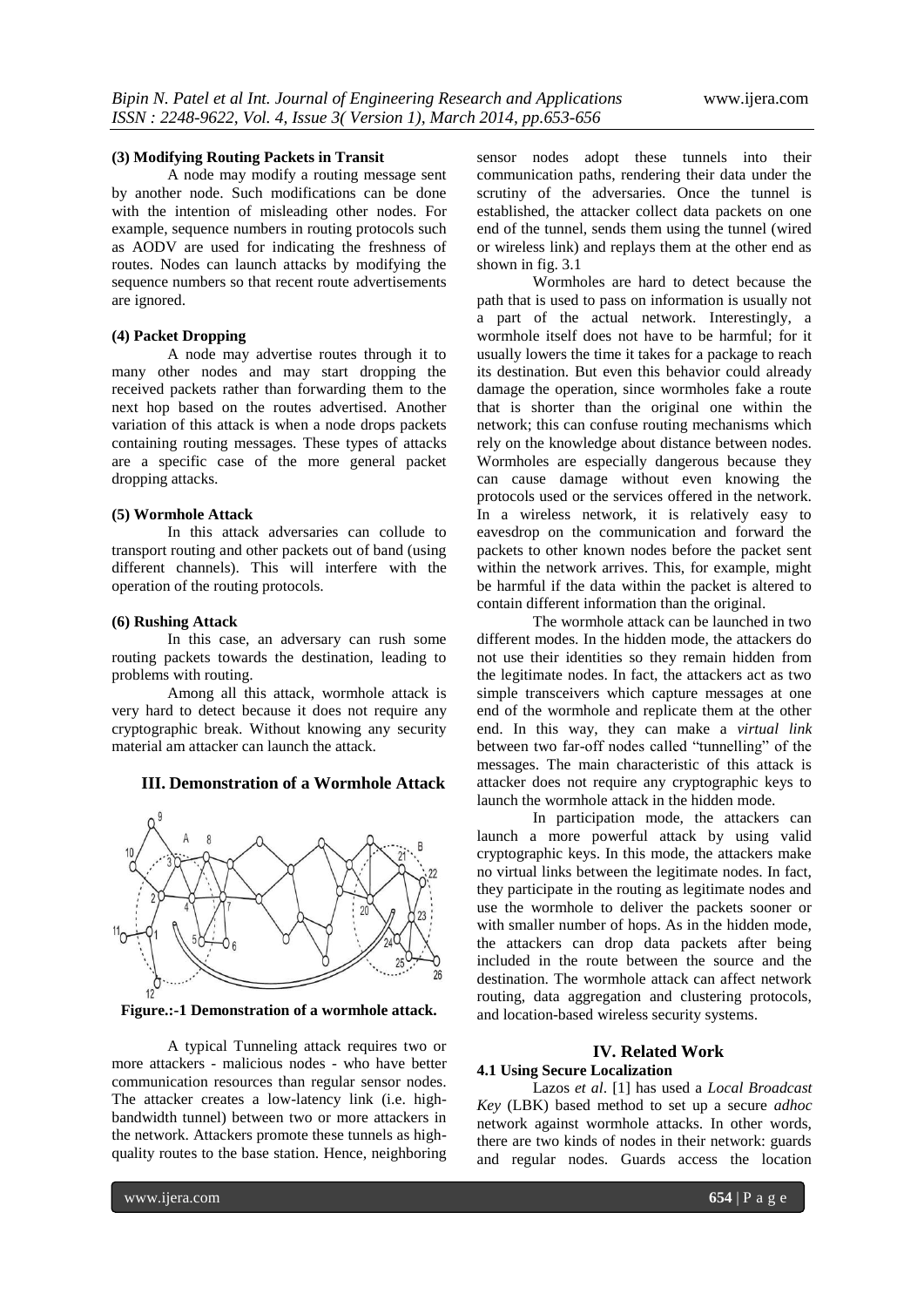information through GPS or some other localization method and continuously broadcast location data. Regular nodes must calculate their location relative to the guards" beacons, thus they can distinguish abnormal transmission due to beacon retransmission by the wormhole attackers. All transmissions between node pairs have to be encrypted by the local broadcast key of the sending end and decrypted at the receiving end. In addition, special localization equipment has to be applied to guard nodes for detecting positions.

#### **4.2 Using Two-hop Routing Information**

Khalil et al [2] propose a protocol for wormhole attack discovery in static networks. In this approach, once deployed, nodes obtain full two-hop routing information from their neighbors. While in a standard ad hoc routing protocol nodes usually keep track of their neighbors are, in this approach they also know who the neighbors' neighbors are, they can take advantage of two hop, rather than one-hop, neighbors" information. This information can be exploited to detect wormhole attacks. Also, nodes observe their neighbors" behavior to determine whether data packets are being properly forwarder by the neighbor.

#### **4.3 Packet Leash Approach**

Another approach to detect closed wormholes is *Packet Leash*, which was proposed by Hu, Perrig and Johnson [3]. The leash is the information added into a packet to restrict its transmission distance. In the geographical leashes, the location information and loosely synchronized clocks together verify the neighbor relation. Each node, before sending a packet, appends its current position and transmission time to it. The receiving node, on receipt of the packet, computes the distance to the sender and the time it took the packet to traverse the path. The receiver can use this distance anytime information to deduce whether the received packet passed through a wormhole or not. In temporal leashes, the packet transmission distance is calculated as the product of signal propagation time and the speed of light. In Temporal Leashes, all nodes are required to maintain a tightly synchronized clock but do not rely on GPS information.

#### **4.4 Using Directional Antenna**

Hu and Vans propose a solution to wormhole attacks for ad hoc networks in which all nodes are equipped with directional antennas in [4]. In this technique, nodes use specific 'sectors' of their antennas to communicate with each other. Each couple of nodes has to examine the direction of received signals from its neighbor. Hence, the neighbor relation is set only if the directions of both

pairs match. This extra bit of information makes wormhole discovery and introduces substantial inconsistencies in the network, and can easily be detected. The adoption of directional antenna by mobile devices can raise the security levels.

#### **4.5 Hop Count Analysis Method**

The method of detecting wormhole using hop count analysis is presented by Shang, Laih and Kuo in [5]. This method selects routes and avoids the wormhole resulting in low cost and overhead. It does not identify the wormhole, but simply avoids it. Author has proposed multipath routing protocol to avoid wormhole attacks based on a *hop-count analysis* scheme. It is a highly efficient protocol which does not require any special supporting hardware. The protocol is designed to use split multipath routes, so the transmitted data is naturally split into separate route. An attacker on a particular route cannot completely intercept (and subvert) the content. The proposed scheme has high efficiency and very good performance with low overhead. In addition, this scheme does not require additional hardware or impractical assumptions of the networks. Hence, it can be directly used in MANET.

#### **4.6 Trust Based Approach**

Jain and Jain [6] present a novel trust-based scheme for identifying and isolating nodes that create a wormhole in the network. This scheme does not require any cryptographic means**.** In this method, trust levels are derived in neighboring nodes based upon their sincerity in execution of the routing protocol. This derived trust is then used to influence the routing decisions. If the trust level is below threshold level then the node is declared as compromised node. All the nodes stop communication with this node.

#### **4.7 Time and Trust Based Approach**

Ozdemir *et al*. [7] proposed a time and trustbased wormhole detection mechanism. The proposed technique combines a time-based module with a trust-based module to detect compromised nodes that send false information. These two systems run in parallel. Time-based module acts in three steps: in the first step, neighboring nodes are specified for each node. In the second step each node finds the most appropriate path to the base station. Finally, in the third step, the algorithm investigates whether there is wormhole in the network. Malicious nodes on the path can mislead the time-based module by providing incorrect information. To prevent this problem, trustbased module constantly observes the first module and calculates trust values of neighbor nodes. These values are used to modify the path next time.